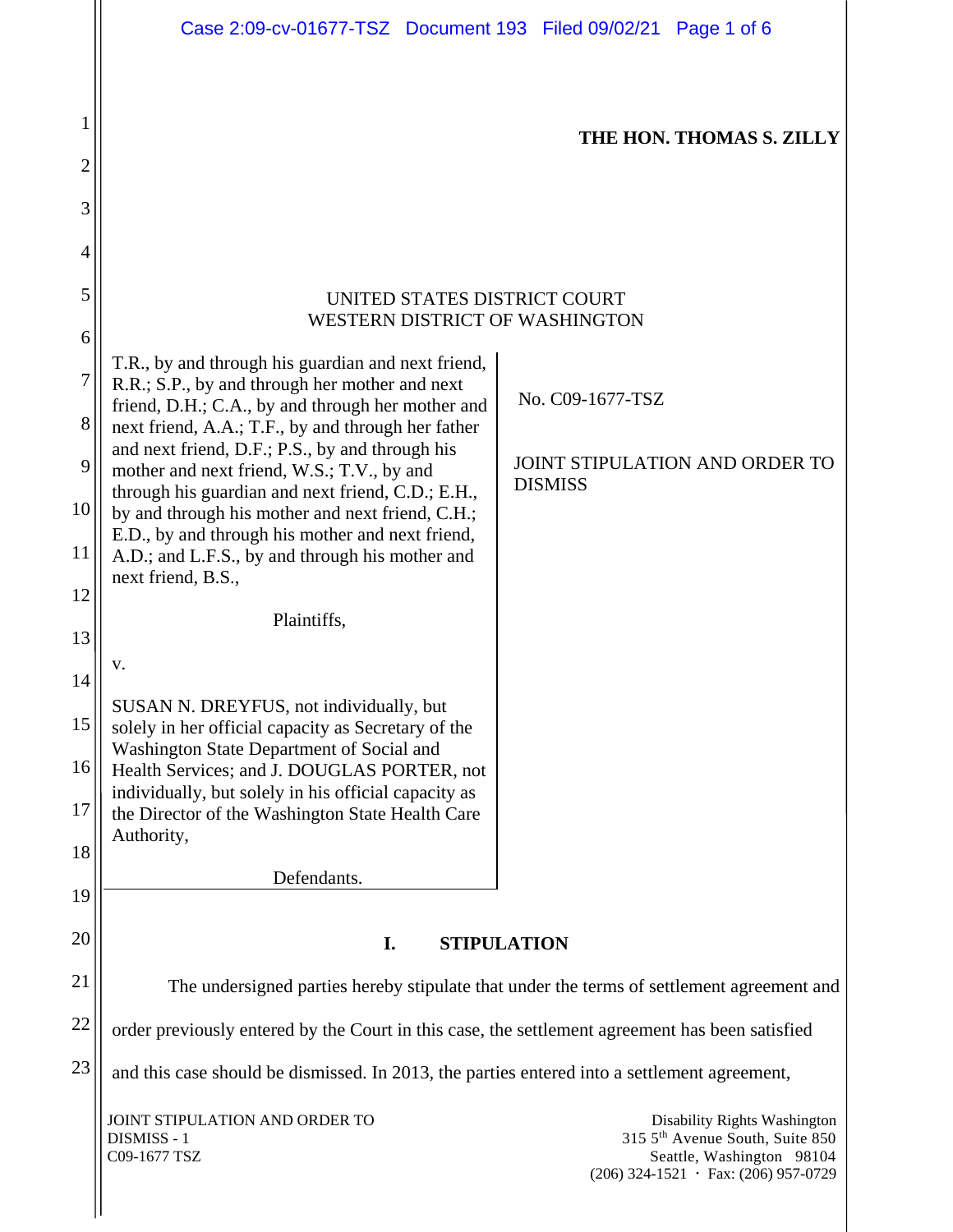## Case 2:09-cv-01677-TSZ Document 193 Filed 09/02/21 Page 2 of 6

1 2 3 4 which was approved by the Court pursuant to Fed. R. Civ. Proc. 23. ECF 119\_1 and ECF 137. The parties subsequently entered into stipulations regarding Defendant's satisfaction of the exit criteria for dismissal. ECF 171\_1, ECF 179. On July 1, 2020, the parties entered into a stipulation that Defendants had satisfied all but six of the exit criteria. ECF 183, Exhibit A.

5 6 7 8 9 10 11 12 13 14 15 16 17 18 19 20 21 22 23 The parties have met throughout the settlement time period to discuss the status of the Wraparound Intensive Services (WISe) program and have provided annual reports to the Court. S*ee* ECF 149, ECF 159, ECF 166, ECF 170, ECF 177, ECF 182, and ECF 186. Over the last year, Defendants updated the WISe Manual to include edits to the WISe Access Protocol to better reflect the process for checking eligibility for members of a Managed Care Entity (MCE) and non-MCE beneficiaries (i.e. American Indian/Alaska Native beneficiaries getting Fee-For-Service (FFS) WISe). *See* 2020 WISe Manual, Section 3, page 21 "WISe Access Protocol/Access Model for Wraparound with Intensive Services (WISe)" available at [https://www.hca.wa.gov/assets/billers-and-providers/wise-wraparound-intensive-services](https://www.hca.wa.gov/assets/billers-and-providers/wise-wraparound-intensive-services-manual.pdf)[manual.pdf.](https://www.hca.wa.gov/assets/billers-and-providers/wise-wraparound-intensive-services-manual.pdf) Screening data through December 2020 demonstrates that youth with involvement with various system partners continued to be referred to WISe through various sources, despite challenges presented by the global COVID-19 pandemic. WISe Screening Report 2021 Q2, available at [https://www.hca.wa.gov/assets/program/wise-screening-report-cy2021q2](https://www.hca.wa.gov/assets/program/wise-screening-report-cy2021q2-statewide.pdf) [statewide.pdf.](https://www.hca.wa.gov/assets/program/wise-screening-report-cy2021q2-statewide.pdf) In addition, 5,954 children and youth received WISe services in FY 2020, which is just below the stipulated threshold of 82.5% of the estimated annual number of class members to be served annually. WISe Dashboard 2021 Q1, p. 2 available online at [https://www.hca.wa.gov/assets/program/wise-dashboard-q1-2021.pdf;](https://www.hca.wa.gov/assets/program/wise-dashboard-q1-2021.pdf) *see also* ECF 171\_1 at  $\P$  1(a). From June 2020 through May 2021, the number of youth served per month has consistently exceeded the stipulated monthly caseload standard for substantial

JOINT STIPULATION AND ORDER TO DISMISS - 2 C09-1677 TSZ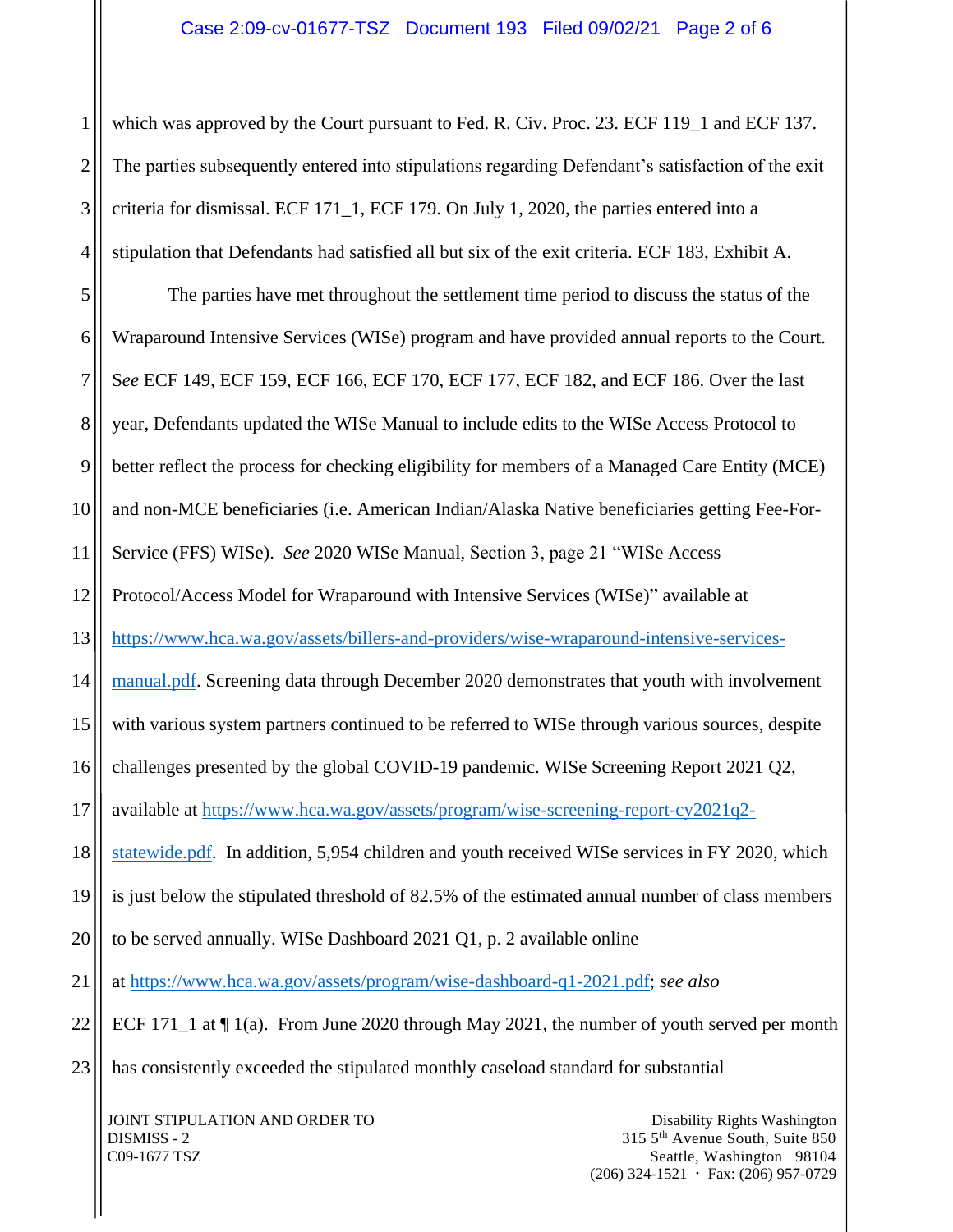## Case 2:09-cv-01677-TSZ Document 193 Filed 09/02/21 Page 3 of 6

1 2 3 4 5 6 7 8 9 10 11 12 13 14 15 16 17 18 19 20 21 22 compliance (2,685), and data from July 2018 through November 2020 suggests that, based on the ratio between monthly and annual caseloads, the statewide average length of stay likely exceeds the nine months the parties assumed in calculating monthly target caseloads. WISe Dashboard 2021 Q2, p. 13, available online at [https://www.hca.wa.gov/assets/program/wise-dashboard](https://www.hca.wa.gov/assets/program/wise-dashboard-cy2021q2.pdf)[cy2021q2.pdf;](https://www.hca.wa.gov/assets/program/wise-dashboard-cy2021q2.pdf) June 2021 WISe Length of Stay, set forth in Exhibit A. ; *see also* Dkt. 186 at p. 8 (describing adjusted monthly caseload target). Service intensity data from February 2021 demonstrates that the three month moving average of number of WISe service hours met or exceeded the stipulated 10.5 hour statewide benchmark and 9 hour regional benchmark. The most recent WISe Service Intensity report is available at [https://www.hca.wa.gov/assets/program/WISe-service-intensity-202106.pdf;](https://www.hca.wa.gov/assets/program/WISe-service-intensity-202106.pdf) *see*  ECF 171 $\perp$  1 at  $\P$  1(b). Furthermore, consistent with the state's efforts to improve the WISe program, the state agrees to pursue program improvements in the areas of mobile crisis, WISe Interest lists (for those class members requesting WISe), and the screening of transition age youth as set forth in Exhibit B. The parties agree that as of June 30, 2021, the state has substantially complied with the settlement agreement and stipulations. Defendants agree to pay Plaintiffs' reasonable attorneys' fees from July 1, 2020, through the date of this stipulation subject to Court approval. Accordingly, the parties hereby stipulate by their signatures below that the conditions for dismissal contained in each Court Order and Settlement Agreement have been met, and the case should be dismissed with prejudice. // // //

23

// //

JOINT STIPULATION AND ORDER TO DISMISS - 3 C09-1677 TSZ

Disability Rights Washington 315 5th Avenue South, Suite 850 Seattle, Washington 98104  $(206)$  324-1521 · Fax:  $(206)$  957-0729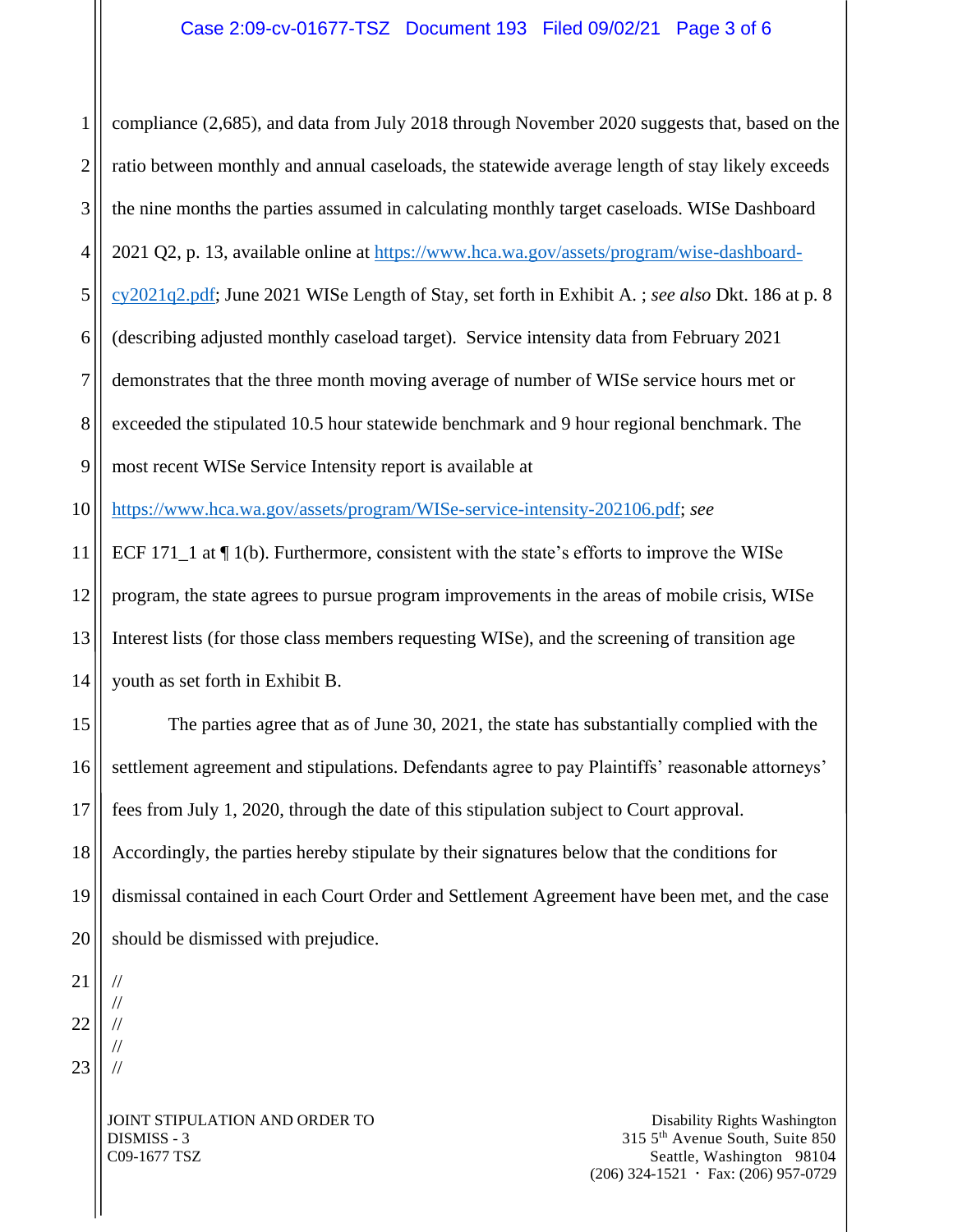RESPECTFULLY SUBMITTED this 2<sup>nd</sup> day of September, 2021.

| ٠           |  |
|-------------|--|
| ı<br>۰,     |  |
|             |  |
| r           |  |
| I<br>I<br>I |  |
|             |  |

1

| $\mathbf{2}$   |                                                     |                                                              |
|----------------|-----------------------------------------------------|--------------------------------------------------------------|
|                | <b>For Plaintiffs:</b>                              | <b>For Defendants:</b>                                       |
| 3              | <b>DISABILITY RIGHTS WASHINGTON</b>                 | OFFICE OF THE ATTORNEY GENERAL                               |
| $\overline{4}$ |                                                     |                                                              |
| 5              | /s/Susan Kas<br>Susan Kas, WSBA No. 36592           | /s/ Eric Nelson<br>Angela Coats McCarthy, WSBA No. 35547     |
|                | David Carlson, WSBA No. 35767                       | Eric Nelson, WSBA No. 27183                                  |
| 6              | susank@dr-wa.org                                    | Angela.CoatsMcCarthy@atg.wa.gov                              |
| 7              | davidc@dr-wa.org<br>315 5th Avenue South, Suite 850 | Eric.Nelson@atg.wa.gov<br><b>Assistant Attorneys General</b> |
|                | Seattle, WA 98104                                   | PO Box 40124                                                 |
| 8              | Telephone: (206) 324-1521                           | Olympia, WA 98504-0124                                       |
| 9              | Facsimile: (206) 957-0729                           | $T: (360) 586-6565$                                          |
|                |                                                     |                                                              |
| 10             | NATIONAL CENTER FOR YOUTH LAW                       |                                                              |
| 11             | /s/Leecia Welch                                     |                                                              |
|                | Leecia Welch, WSBA No. 26590                        |                                                              |
| 12             | lwelch@youthlaw.org                                 |                                                              |
| 13             | 1212 Broadway, Suite 600<br>Oakland, CA 94612       |                                                              |
|                | Telephone: (510) 835-8098                           |                                                              |
| 14             | Facsimile: (510) 835-8099                           |                                                              |
| 15             |                                                     |                                                              |
|                | NATIONAL HEALTH LAW PROGRAM                         |                                                              |
| 16             |                                                     |                                                              |
| 17             | /s/ Kimberly Lewis<br>Kimberly Lewis, CB No. 144879 |                                                              |
|                | lewis@healthlaw.org                                 |                                                              |
| 18             | 3701 Wilshire Blvd, Suite 750                       |                                                              |
| 19             | Los Angeles, CA 90010<br>Telephone: (310) 736-1653  |                                                              |
|                |                                                     |                                                              |
| 20             |                                                     |                                                              |
| 21             |                                                     |                                                              |
|                |                                                     |                                                              |
| 22             |                                                     |                                                              |
| 23             |                                                     |                                                              |
|                |                                                     |                                                              |
|                | JOINT STIPULATION AND ORDER TO                      | Disability Rights Washington                                 |

DISMISS - 4 C09-1677 TSZ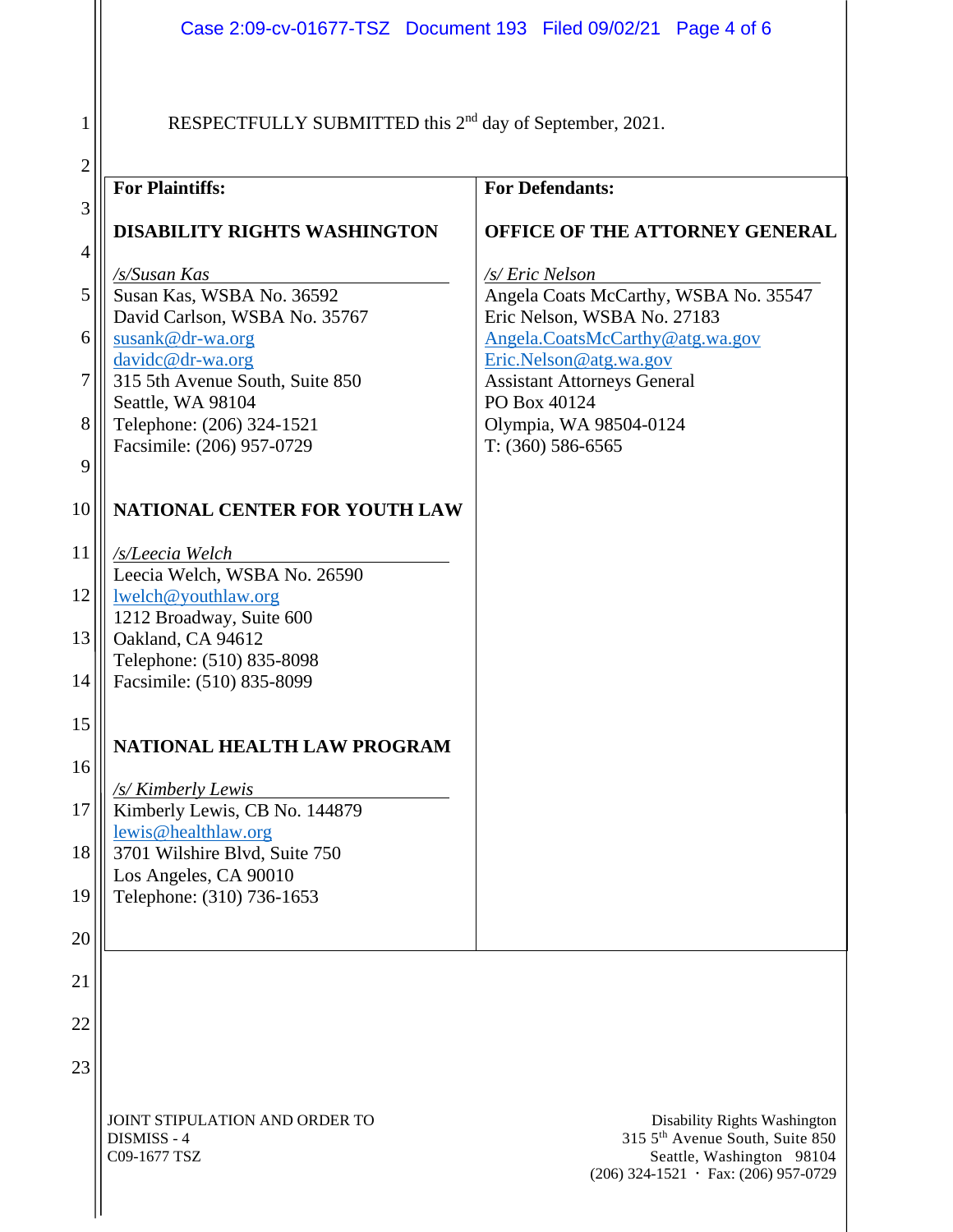| <b>ORDER</b> |
|--------------|
|              |

JOINT STIPULATION AND ORDER TO DISMISS - 5 C09-1677 TSZ Disability Rights Washington 315 5th Avenue South, Suite 850 Seattle, Washington 98104  $(206)$  324-1521 · Fax:  $(206)$  957-0729 1 2 3 4 5 6 7 8 9 10 11 12 13 14 15 16 17 18 19 20 21 22 23 Based on the foregoing stipulation of the parties, IT IS HEREBY ORDERED THAT: The Court Orders and Settlement Agreement are terminated pursuant to their terms, and the claims in this case are dismissed with prejudice. ENTERED this \_\_\_\_\_\_ day of September, 2021.  $\frac{1}{2}$ UNITED STATES MAGISTRATE JUDGE/ UNITED STATES DISTRICT JUDGE